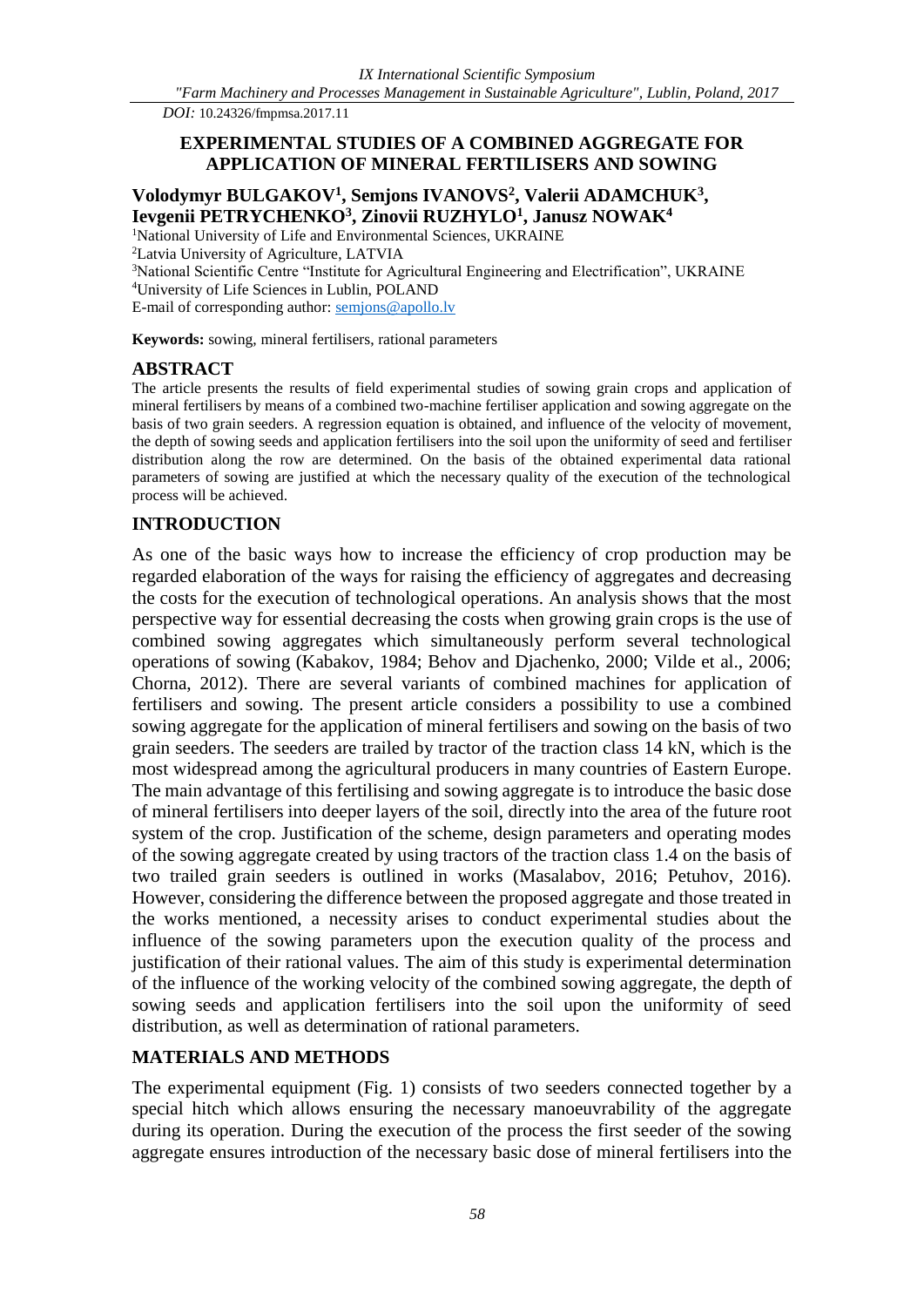soil to the depth of 7 to 9 cm with a row spacing of 25 cm but the second seeder – sowing of the grain crops to the depth 2 to 6 cm with a row spacing of 12.5 cm with simultaneous introduction of the starting dose of mineral fertilisers. As a means of aggregation a tractor of the traction class 14 kN is used.



Fig. 1. General view of the experimental equipment

Barley seeds were used for the laboratory and field studies of the sowing process, but, for better estimation of the distribution of mineral fertilisers in the furrow, it was replaced by soya bean seeds. Besides, as quality indicators of the operation there were accepted the uniformity of seed and fertiliser distribution along the row, the coefficient of the seed and fertiliser sowing depth variation, and the deviation coefficients of the seeds and fertilisers from the axis of the row – factors which affect qualitative indicators of work – the sowing depth of seeds and fertilisers, as well as the operating velocity of the forward movement of the aggregate. The sowing depth of the seeds was accepted as 2, 4, 6 cm, the sowing depth of the fertilisers  $-7$ , 8, 9 cm, and the working velocity of the aggregate  $-1.0$ , 2.0, 3.0 m⋅s<sup>-1</sup>. The object of the experimental studies is the operating process of sowing by means of the proposed combined two-machine sowing aggregate. The conditions for the execution of the studies, fixed according to known methodologies (Dospehov, 1985; Barwicki et al., 2012). The results of the experimental studies were processed according to a well-known methodology of statistical processing of research data (Maslov, 2007) with subsequent presentation in the form of functional and graphical dependencies, as well as with the application of applied programs for the PC.

## **RESULTS AND DISCUSSION**

As a result of the conducted experimental studies according to the accepted methodology the following dependencies were obtained. The uniformity of barley seed distribution along the row will be described as a regression equation in the form of a polynomial of the second degree, like:

$$
Y_1 = 54.33 + 1.21 \cdot V + 12.1783 \cdot H + 0.865 \cdot V^2 - 0.4163 \cdot V \cdot H - 1.3388 \cdot H^2,\tag{1}
$$

where:  $Y<sub>1</sub>$  – uniformity of barley seed distribution along the row (distance between seeds), %; *V* –working velocity of the sowing aggregate,  $m s^{-1}$ ; *H* – sowing depth, cm.

On the basis of the analysis of the obtained equation (1), as well as its graphic interpretation (Fig. 2) one can draw a conclusion about the increase in the sowing uniformity of the seeds when the velocity of the forward movement of the aggregate. But when the sowing depth of the seeds is increased from 2 to 4 cm, this quality indicator of the operation will increase; when the depth is increased further – the uniformity will decrease. For the indicator "uniformity of fertiliser (soya bean seeds) distribution along the row" the following response surface (Fig. 2) and a regression equation were obtained: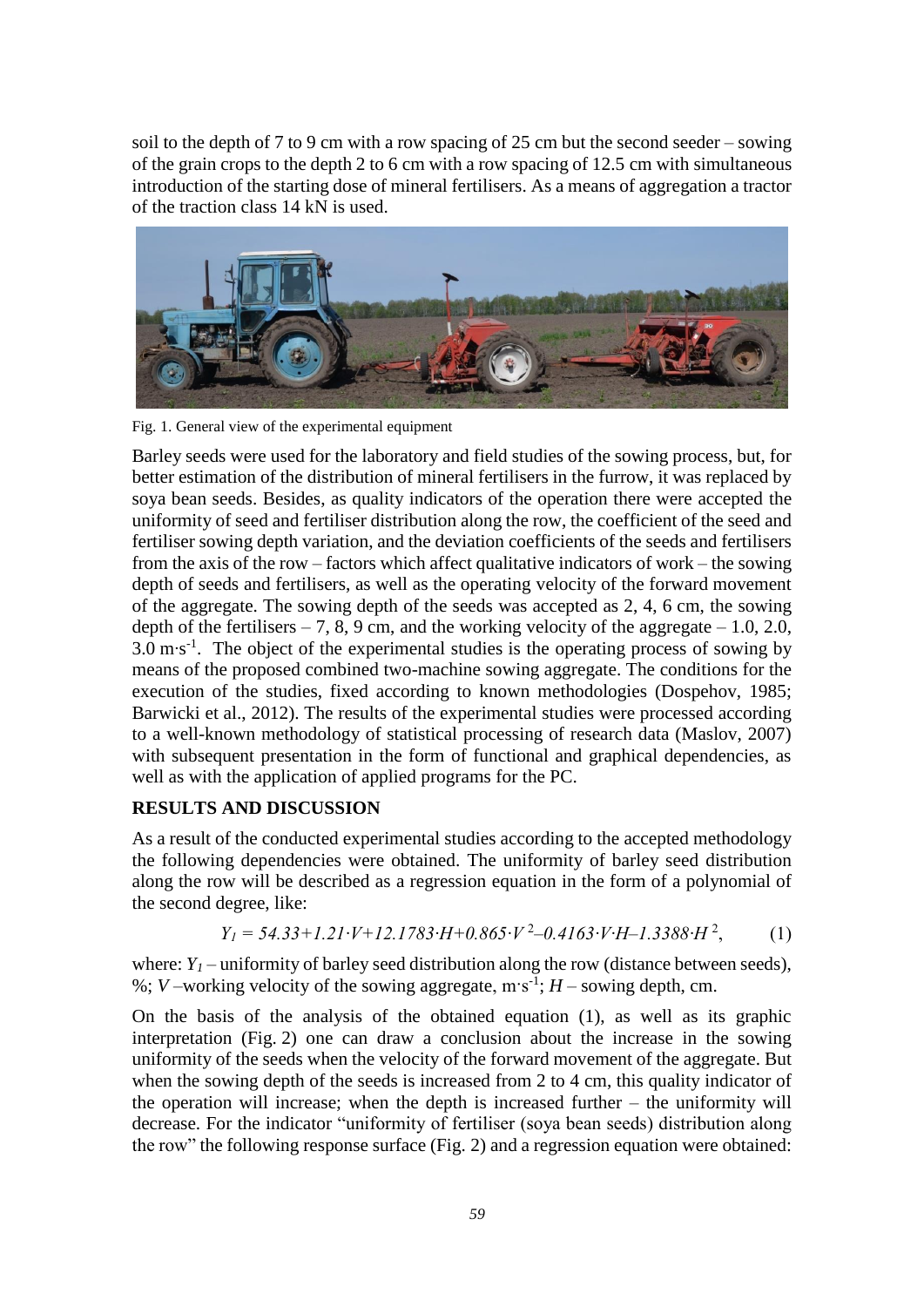$$
Y_2 = -60.6811 - 0.4867 \cdot V + 30.41 \cdot H + 0.6167 \cdot V^2 + 0.09 \cdot V \cdot H - 1.6633 \cdot H^2,\tag{2}
$$

where: *Y*<sub>2</sub> – uniformity of fertiliser (soybean seeding) distribution along the row (distance between seeds), %.



Fig. 2. Dependencies of the uniformity of barley seed distribution along the row upon velocity *V* of the sowing aggregate and sowing depth *H* of the seeds (a), and the response surface (b).



Fig. 3. Dependencies of the uniformity of fertiliser (soybean seeding) distribution along the row upon velocity *V* and the introduction depth *Н* of fertilisers into the soil (a), and the response surface (b).

Increasing the working velocity of the sowing aggregate and the introduction depth of fertilisers into the soil, the uniformity of their distribution at the bottom of the furrow will increase. The analysis of the obtained research results (Fig. 3) also indicated a decrease in the variation coefficient of the sowing depth of the barley seeds when the working velocity of the aggregate and the sowing depth of the seeds increase. This is also determined by the obtained functional dependency:

$$
Y_3 = 10.79 + 1.7883 \cdot V - 0.05 \cdot H - 0.705 \cdot V^2 - 0.18 \cdot V \cdot H - 0.055 \cdot H^2,\tag{3}
$$

where:  $Y_3$  – variation coefficient of the sowing depth of the barley seeds, %.

The graphic dependency of the variation coefficient of the sowing depth of fertilisers (soya bean seeds) upon the working velocity of the sowing aggregate and the depth of the fertiliser placement into the soil is presented in Fig. 4, but the equation which will describe this dependency will have the following appearance: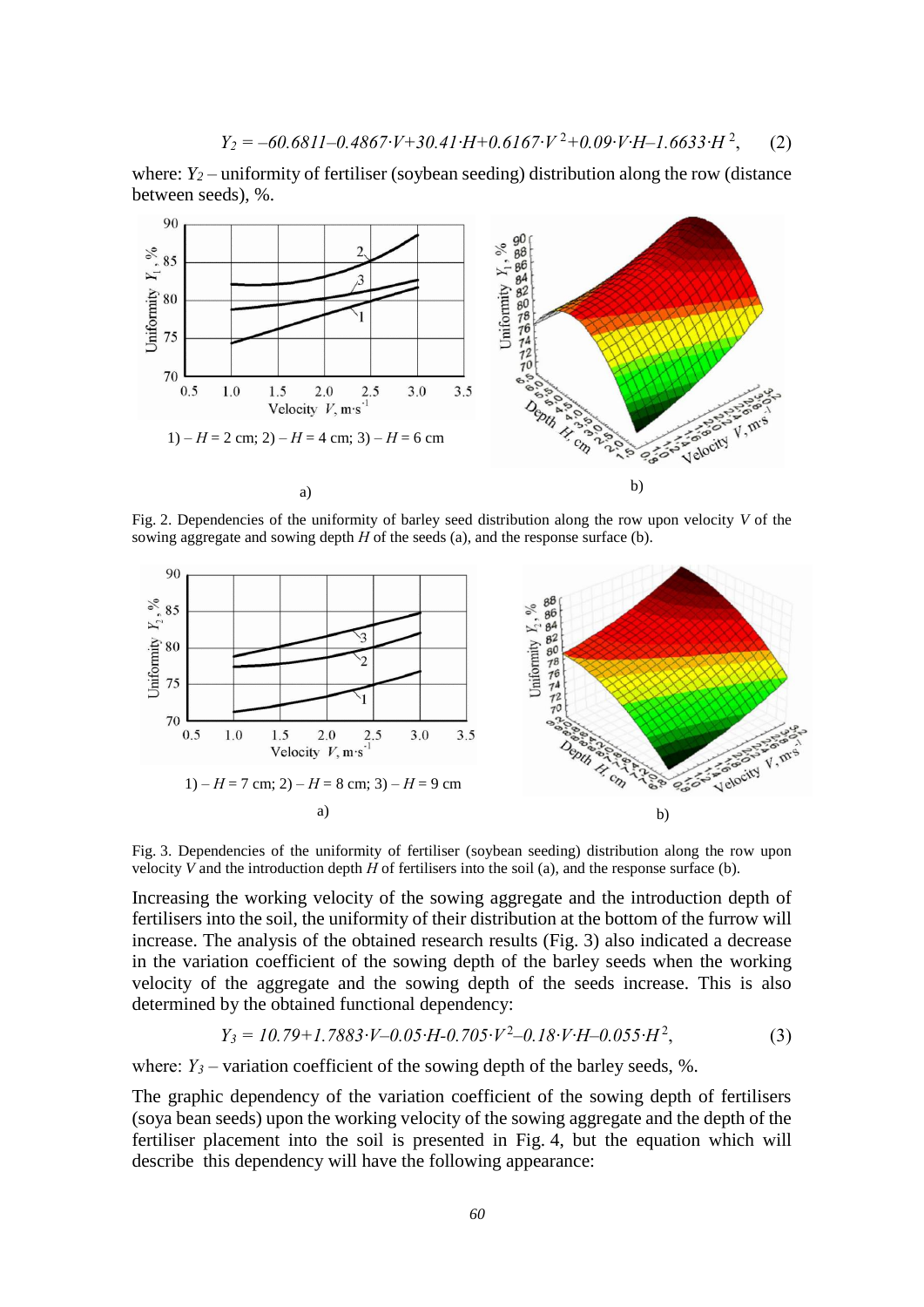*Y<sup>4</sup> = 25.7444*–*14.89∙V+2.6967∙H+0.4533∙V* <sup>2</sup>*+1.3825∙V∙H*–*0.4417∙H* <sup>2</sup> *,* (4) where:  $Y_4$  – variation coefficient of the sowing depth of the fertilisers (soybean seeding), %.



Fig. 4. Dependencies of the variation coefficient of the sowing depth of the barley seeds upon velocity *V* and sowing depth *Н* of the seeds (a), and the response surface (b).



Fig. 5. Dependencies of the variation coefficient of the fertiliser (soybean seeding) introduction depth upon velocity *V* and the depth *Н* of placement of fertilisers into the soil (a), and the response surface (b).

The obtained results of the studies witness that decreased deviation of the introduction depth of fertilisers into the soil from the preset value can be achieved by increasing the working velocity of the aggregate and the placement depth of fertilisers. The obtained results of the experimental studies (Fig. 6) indicate also a decrease in the variation coefficient of the deviation from the axis of the row of the barley seeds when the velocity of the sowing aggregate is increased. But, increasing the sowing depth from 2 cm to 4 cm, the variation coefficient rises, but after further increase in the depth – the variation coefficient diminishes. The regression equation has the following form:

$$
Y_5 = 19.5111 + 0.07 \cdot V + 3.3433 \cdot H - 1.0417 \cdot V^2 + 0.3987 \cdot V \cdot H - 0.5904 \cdot H^2,\tag{5}
$$

where:  $Y_5$  – variation coefficient of the deviation from the axis of the row of the barley seeds, %.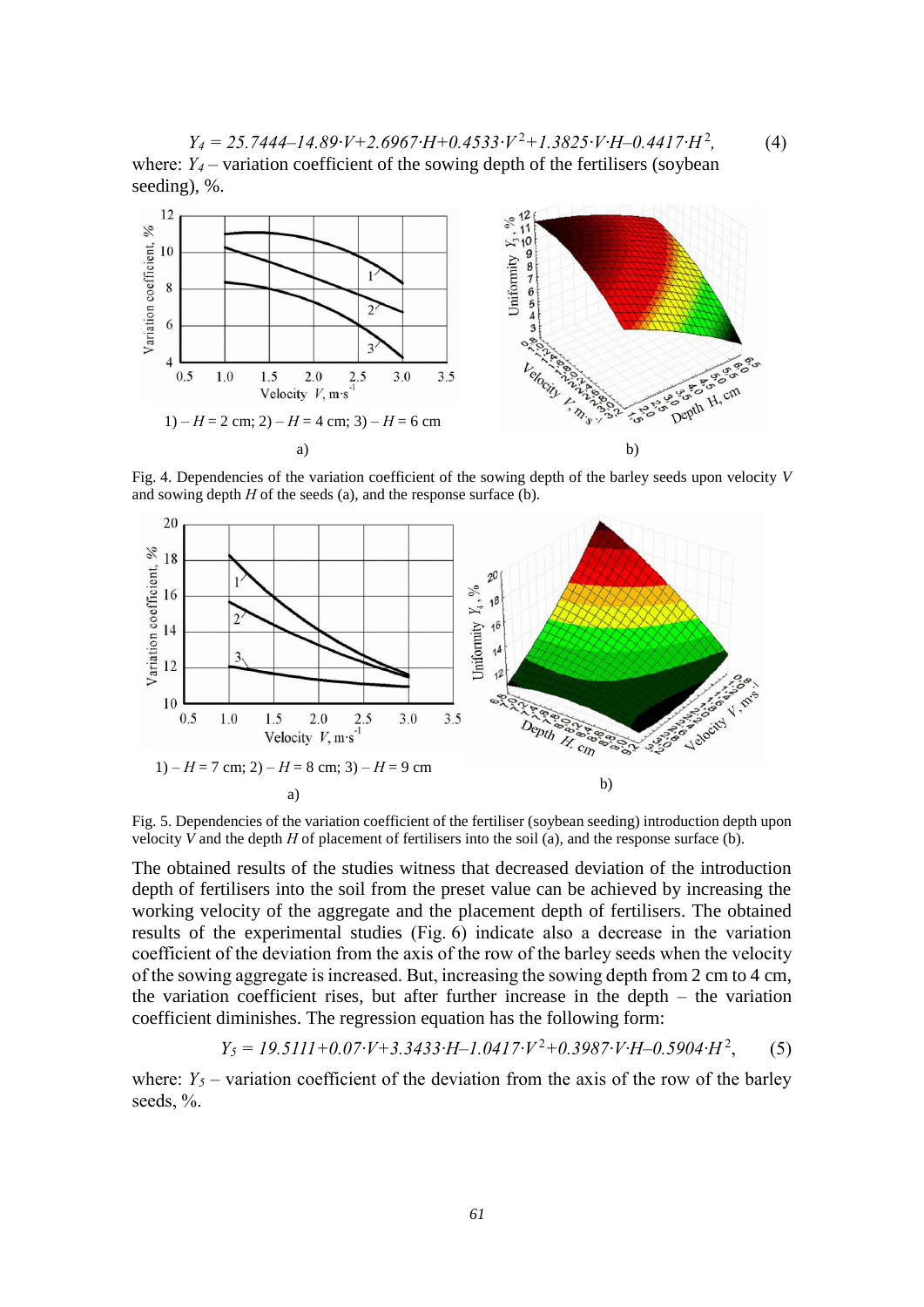

Fig. 6. Dependencies of the variation coefficient of deviation from the axis of the row of the barley seeds upon velocity *V* and the sowing depth *H* of seeds (a), and the response surface (b).

On the basis of the presented results of the experimental research of the influence of the sowing parameters upon the variation coefficient of deviation from the axis of the fertiliser row (Fig. 7) one can draw a conclusion about a decrease in its value when the working velocity of the aggregate is increased. However, when the depth of the fertiliser introduction is increased, the variation coefficient will diminish, but, when the depth is increased, it, on the contrary, will increase.



Fig. 7. Dependences of the variation coefficient of deviation from the axis of the fertiliser (soybean seeding) row upon velocity  $V$  (a), and the response surface (b).

This will be confirmed also by the analysis of the regression equation:

*Y<sup>6</sup> = 175.0711+6.2817∙V*–*40.7283∙H*–*1.3517∙V* <sup>2</sup> –*0.2325∙V∙H+2.5333∙H* <sup>2</sup>  $(6)$ 

where:  $Y_6$  – variation coefficient of the deviation from the axis of the row of the fertiliser (soybean seeding), %.

On the basis of the factor analysis of the obtained regression equations (1-6) there are determined rational parameters of sowing grain crops using a combined two-machine sowing aggregate: the working velocity of the aggregate  $-2.5...3.0 \text{ m/s}^{-1}$ , the sowing depth of the seeds  $-4...5$  cm, the depth of fertiliser introduction into the soil  $-8...9$  cm. Results of the research were given patent for construction (Adamchuk et al., 2015). The results of the conducted experimental studies made it possible to determine also the